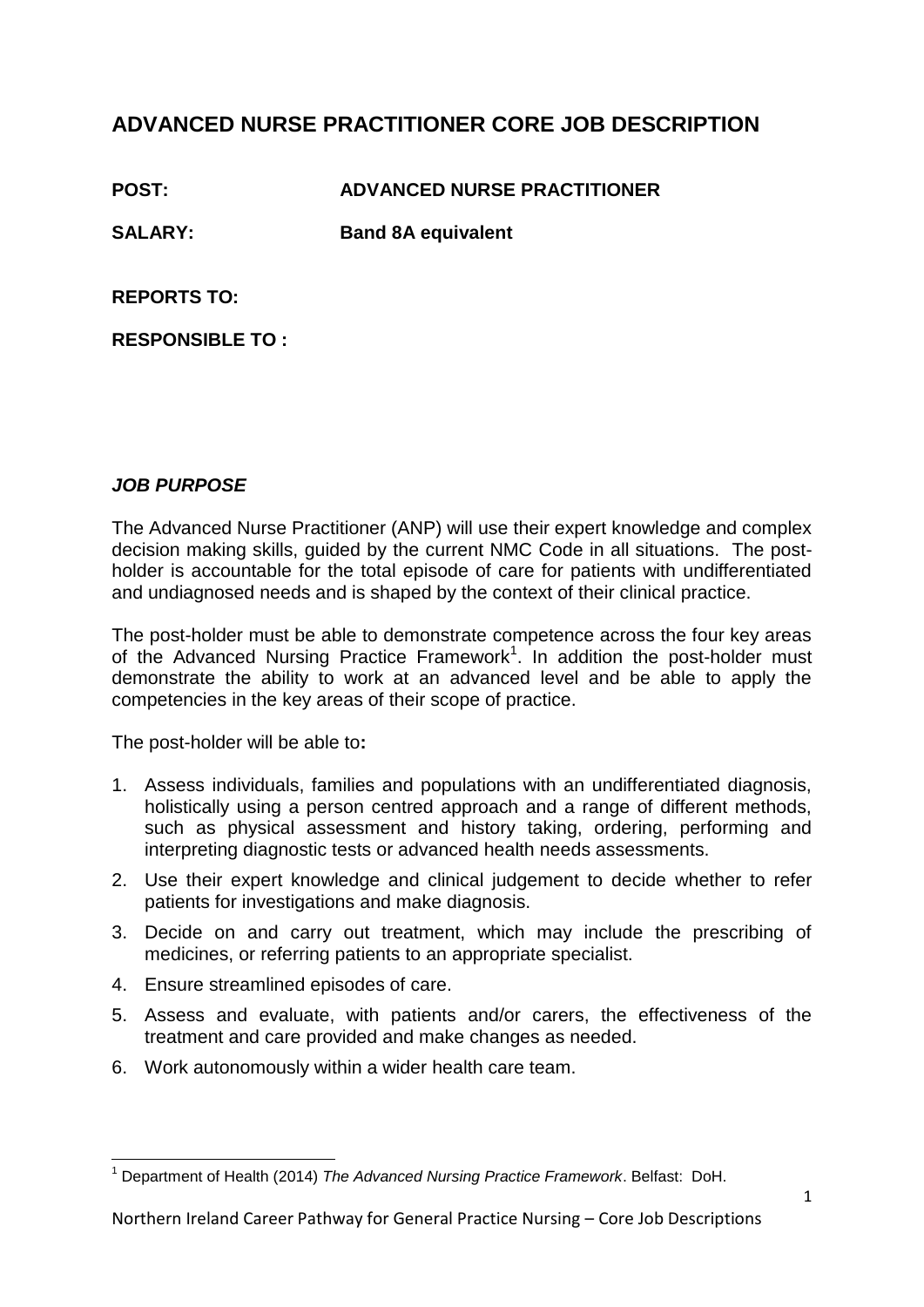- 7. Work across professional, organisational and system boundaries and proactively develop and sustain new partnerships and networks to influence and improve health, outcomes and healthcare delivery systems.
- 8. Communicate and work collaboratively with the Primary Care Team to meet the needs of patients, supporting the delivery of policy and procedures and providing nurse leadership as required.

## **DIRECT CLINICAL PRACTICE**

The Advanced Nurse Practitioner will:

- 1. Demonstrate the ability to use effective advanced communication and consultation skills to carry out the competent health assessment and management of individual patients and their families including health protection, risk management and management of their health and cultural needs within a climate of mutual trust.
- 2. Work autonomously at an advanced practice level as well as within a multidisciplinary team, using a person-centred, partnership and self-directed approach.
- 3. Develop specialised clinical and theoretical knowledge, in order to independently and accurately assess, diagnose, plan, implement and evaluate treatment/interventions; including physical examination, medical history and psychosocial history to facilitate appropriate care for patients who present to the Area of Practice.
- 4. Apply clinical reasoning and principles of evidence-based practice pertinent to their area of practice. This may include drug and non-drug based treatment, prescribing medication and evaluating the effectiveness of the interventions.
- 5. Plan, prioritise and manage complete episodes of care which may include ordering, performing and interpreting common screening and diagnostic tests.
- 6. Conduct appropriate follow up, delegating and referring on to other health care professionals and agencies when required to optimise health outcomes and resources.
- 7. Recognise commonly occurring conditions including differential diagnosis and apply appropriate screening tools to confirm diagnosis.
- 8. Use clinical judgment to prioritise health problems and intervene appropriately to assist the patient in complex, urgent or emergency situations, including initiation of effective emergency care.
- 9. Work with multi agencies and multi professionals to co-ordinate and organise safe and effective discharge.
- 10. Promote a high standard of advanced specialist nursing by initiating and coordinating the holistic needs of patients /families through evidence based practice following agreed policies, protocols and guidelines.
- 11. Practice a high standard of communication including highly sensitive and complex information to develop and sustain partnership working with individuals,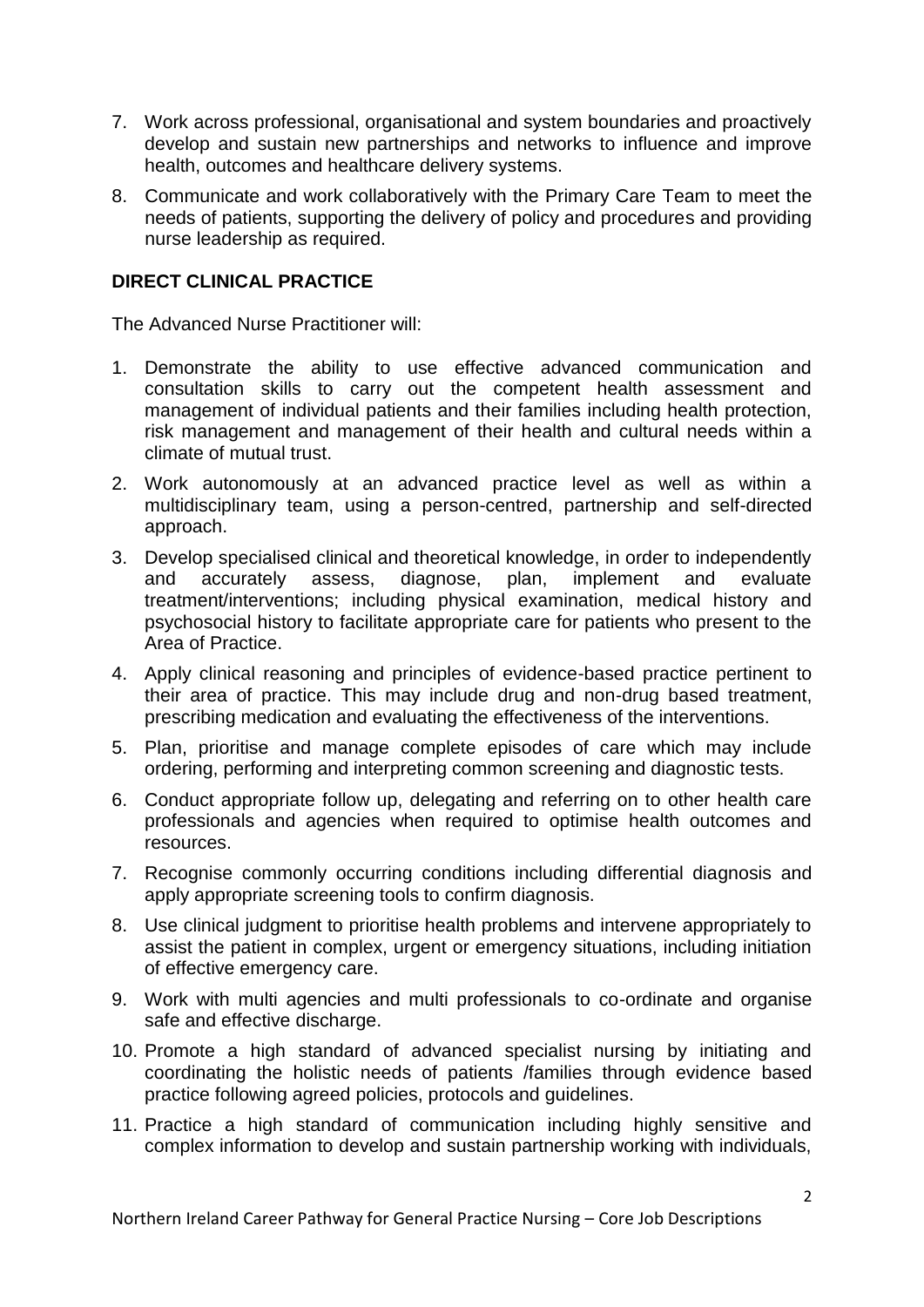groups, communities and agencies. Utilise evidence based information through a variety of communication media.

- 12. Ensure accurate, contemporaneous records are kept for all patients seen and advice given in the practice setting, in accordance with General Practice policies, GDPR, General Practice IT Systems, NMC Code and current NI standards for nursing and midwifery practice.
- 13. Contribute to clinical activity/data collection as required.

## **LEADERSHIP AND COLLABORATIVE PRACTICE**

The Advanced Nurse Practitioner will:

- 1. Demonstrate effective leadership behaviours and qualities to secure an appropriate culture and climate to advance the nursing contribution to the healthcare team, patients care and the wider health and social care team.
- 2. Collaborate with the multi-professional team to develop a shared vision of the service.
- 3. Act as a role model and resource in expert clinical evidence based practice.
- 4. Work collaboratively with colleagues to develop effective governance systems to include documentation, pathways, protocols and guidelines for care, and to demonstrate a commitment to share expertise and disseminate information.
- 5. Contribute to the development of the team and the service to continuously improve patient care.
- 6. Participate in implementing national standards and frameworks at a local level.
- 7. Network locally, regionally, nationally and internationally and seek opportunities to develop the ANP role.
- 8. Have an understanding of budgetary constraints.
- 9. Demonstrate resilience as a clinical and professional leader.
- 10. Use effective change management skills to initiate and implement service and practice development, making the best use of resources to improve practice and health outcomes.
- 11. Participate in the selection, interviewing, appraising and professional development of team members.
- 12. Maintain involvement and active input in multidisciplinary meetings and appropriate local bodies / forums to contribute to practice and service development.
- 13. Report and act on any adverse incidents, accidents or near misses and undertake analysis in line with general practice policies and professional duty of candour.
- 14. Adhere to the local whistleblowing policy and raise concerns appropriately.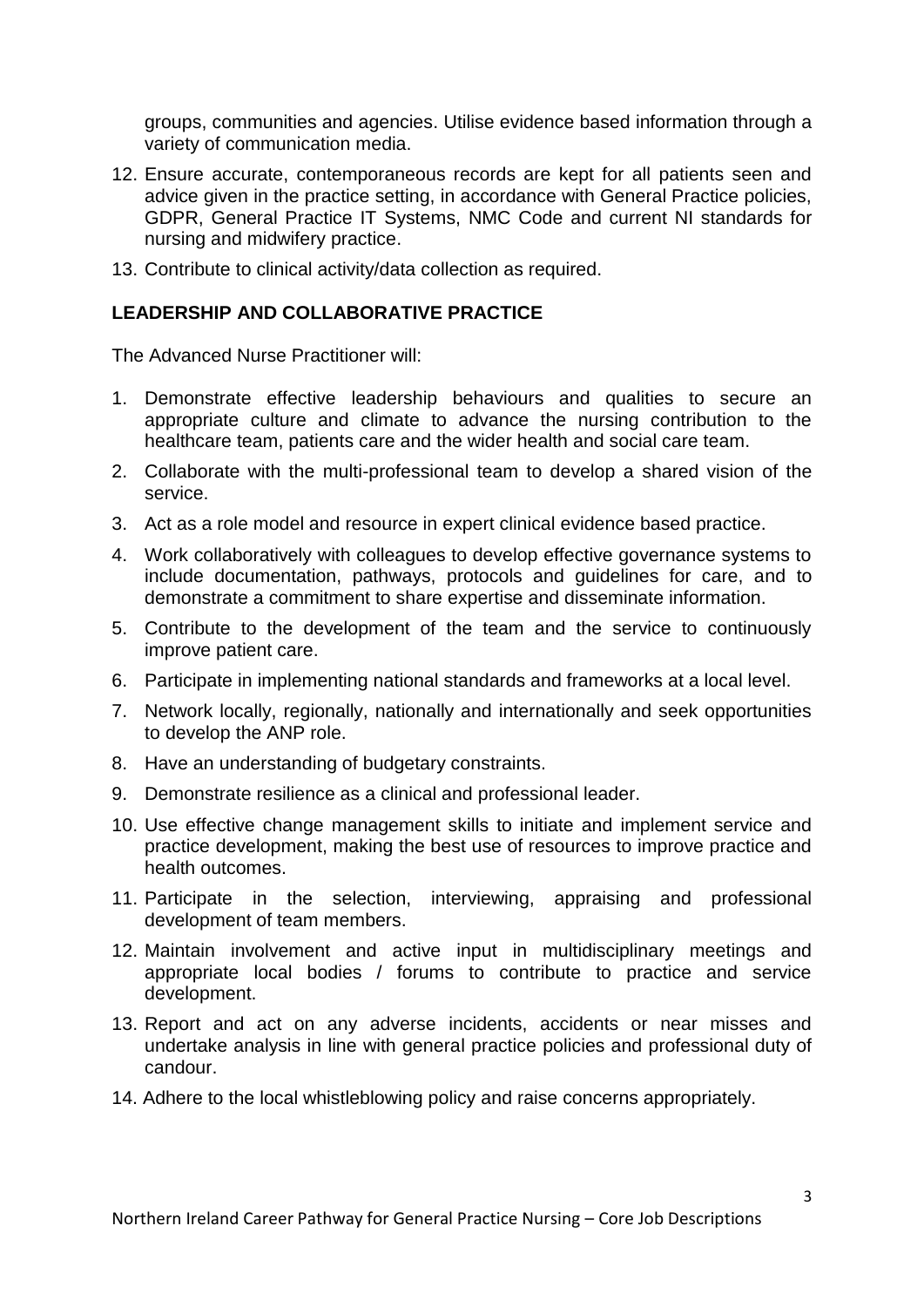## *EDUCATION AND DEVELOPMENT*

The Advanced Nurse Practitioner will demonstrate ability to develop self and others and will:

- 1. Work to successfully complete ANP training and obtain qualification.
- 2. Maintain professional registration on the NMC Register and revalidate every three years. Have an annual appraisal; agree objectives which reflect local service needs and develop a personal development plan.
- 3. Maintain, advance and develop personal theoretical knowledge, high standards of clinical competence and professional development through on-going selfeducation and attendance at relevant courses of study.
- 4. Develop and maintain a peer network of support, information and learning with other nurse specialists at a local and national level.
- 5. Assist in the provision of and participate in clinical supervision of others and provide the opportunity to reflect and discuss areas of practice.
- 6. Contribute to the development and acquisition of specialist nursing knowledge, using a practice development approach, to enhance skills and extend the practice of other nurses and health care professionals within the service and beyond.
- 7. Maintain own professional portfolio.
- 8. Identify and address the educational needs of patients, families and carers involved in the delivery of this service.
- 9. Provide an appropriate learning environment, including mentorship and coaching.
- 10. Provide core educational programmes and in house study days, utilising a range of audit and evaluation strategies.
- 11. Ensure statutory and mandatory training updates, as well as role/speciality updates are completed and necessary records maintained.

# *RESEARCH AND EVIDENCE BASED PRACTICE*

The Advanced Nurse Practitioner will:

- 1. Apply and promote quality governance strategies to ensure consultations, interventions and services are fit for purpose, evolving and dynamic.
- 2. Demonstrate an understanding and application of a range of research methodologies.
- 3. Coordinate and participate in on-going service review and evaluation, including seeking and monitoring patient experience and outcomes.
- 4. Regularly undertake and critically appraise research / audit to generate new evidence in area of speciality.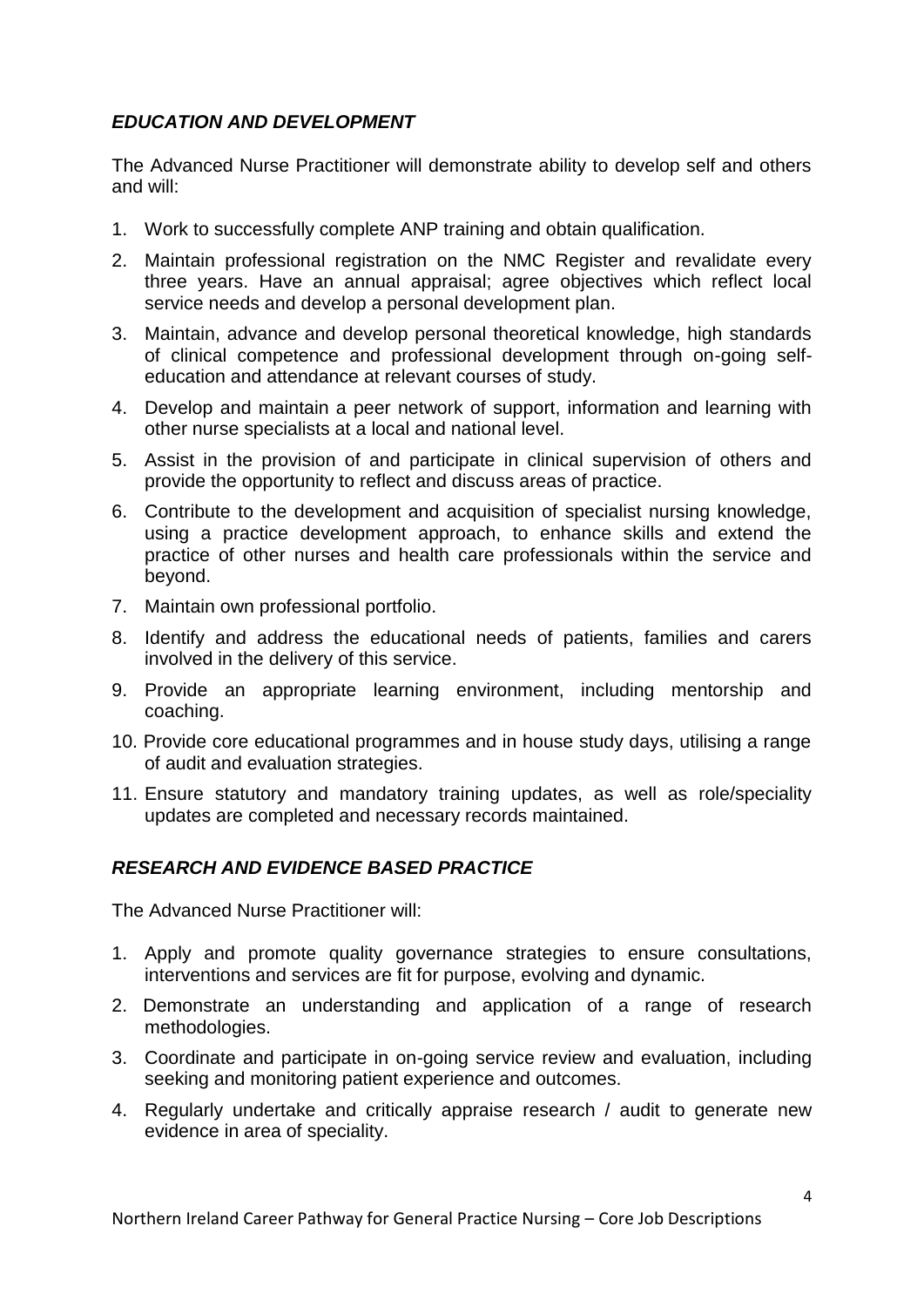- 5. Evaluate clinical practice in relation to its evidence base and clinical effectiveness including policy and guidance.
- 6. Identify areas of risk and poor quality, and address these through appropriate governance structures and forums.
- 7. Participate and actively seek peer review in practice and sound evidence for assurance purposes.
- 8. Develop personal and professional knowledge through critical self-appraisal, clinical supervision and networking with other health care professionals locally, nationally and internationally.
- 9. Contribute to a working environment that promotes continuous learning and development, evidence-based practice and succession planning, as well as identifying learning opportunities at local and national levels.
- 10. Have a high level of communication skills to enable the participation in the dissemination of practice through conferences and professional publications.

## *ENVIRONMENTAL CLEANING*

Recognise, adhere to and promote the key principle that:

'Cleanliness matters is everyone's responsibility, not just the cleaners" Whilst there are staff employed who are responsible for cleaning services, all employees have a responsibility to ensure a clean, comfortable, safe environment for patients, clients, residents, visitors, staff and members of the general public.

## *INFECTION PREVENTION AND CONTROL*

General Practices are committed to reducing Healthcare Associated Infections (HCAIs) and all employees have a part to play in making this happen. Staff must comply with all policies in relation to Infection Prevention and Control and with ongoing reduction strategies. Standard Infection Prevention and Control Precautions must be used at all times to ensure the safety of patients and staff.

## *GENERAL RESPONSIBILITES:*

The post-holder will be required to promote and support the mission and vision of the service for which they are responsible and:

- 1. At all times provide a caring service and treat those with whom they come into contact in a courteous and respectful manner.
- 2. Demonstrate their commitment by the efficient completion of all allocated tasks. .
- 3. Comply with the No Smoking Policy.
- 4. Carry out their duties and responsibilities in compliance with Health and Safety Policies and Statutory Regulations.
- 5. Adhere to Equality and Good Relations duties throughout the course of their employment, as in Section 75 of the Northern Ireland Act 1998.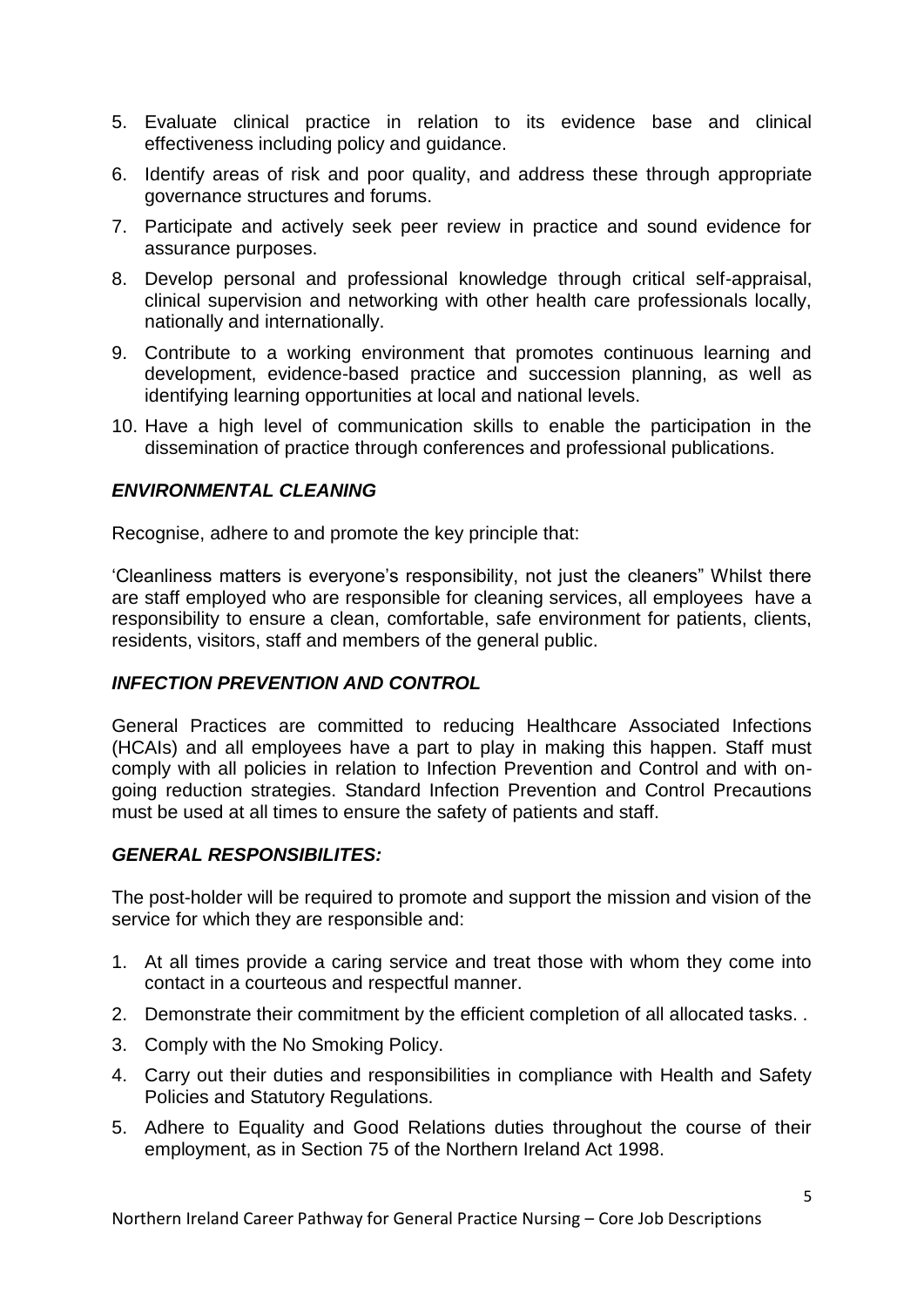- 6. Ensure the on-going confidence of the public in service provision.
- 7. Support the General Practice to comply with its obligations under Human Rights legislation.
- 8. Maintain high standards of personal accountability and comply with relevant professional codes of conduct.

## *RECORDS MANAGEMENT*

All employees the General Practice are responsible for all records held, created or used as part of their business including patient, corporate and administrative records whether paper-based or electronic and also including emails. All such records are public records and are accessible to the general public, with limited exceptions, under the Freedom of Information Act 2000, the Environment Information Regulations 2004; and the General Data Protection Regulations (GDPR) 2018. Employees are required to be conversant with the organisation's policies and procedures on records management and to seek advice if in doubt.

**Clause: This job description is subject to review in the light of changing circumstances and is not intended to be rigid and inflexible but should be regarded as providing guidelines within which the post-holder works. Other duties of a similar nature and appropriate to the grade may be assigned from time to time.**

**We are an Equal Opportunities Employer.**

**Date:**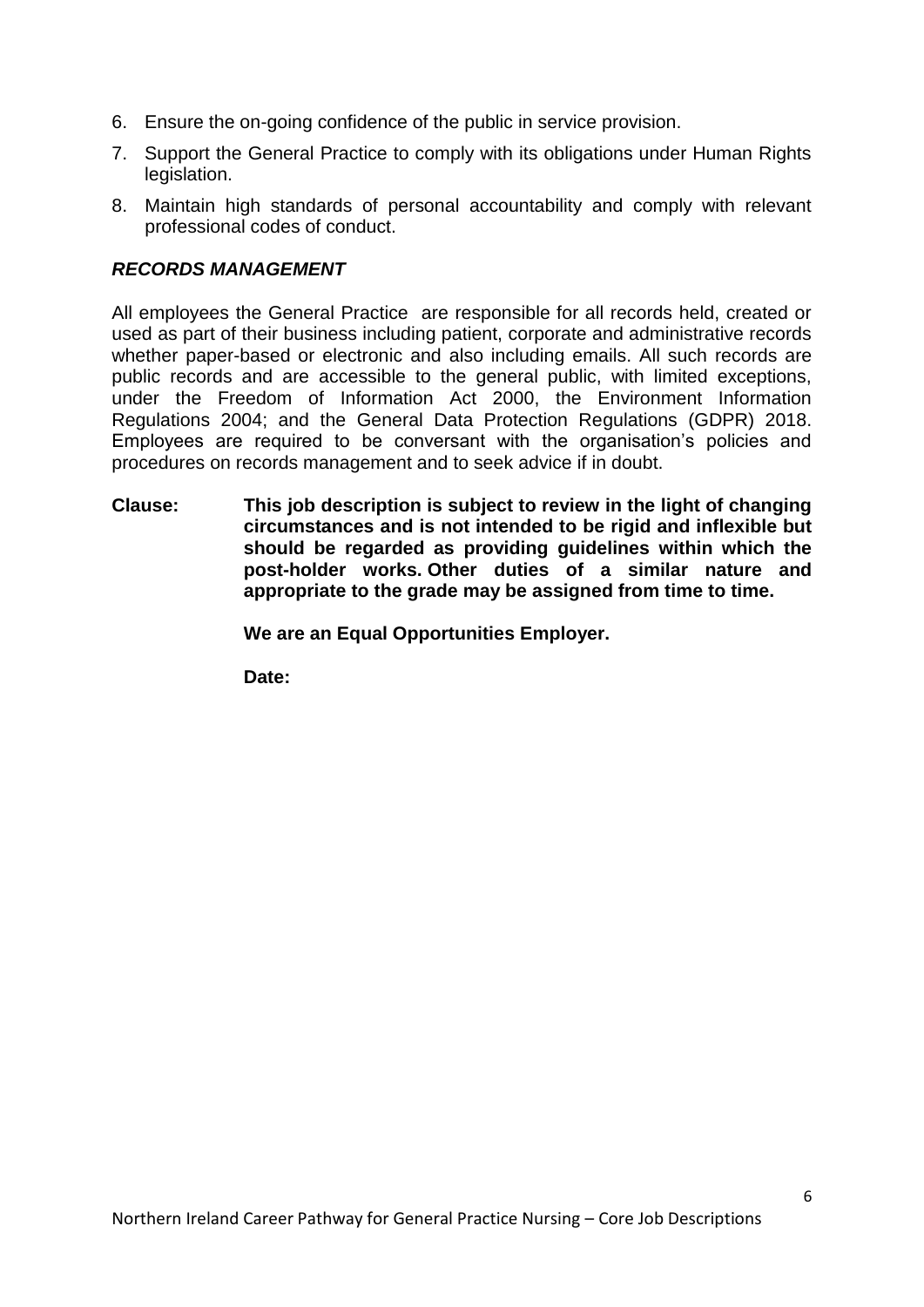## **PERSONNEL SPECIFICATION**

#### **JOB TITLE: ADVANCED NURSE PRACTITIONER Band 8A Equivalent**

#### **LOCATION:**

## **ESSENTIAL CRITERIA**

**SECTION 1:** The following are **ESSENTIAL** criteria which will initially be measured at shortlisting stage although may also be further explored during the interview/selection stage. You should therefore make it clear on your application form whether or not you meet these criteria. Failure to do so may result in you not being shortlisted. The stage in the process when the criteria will be measured is stated below.

| <b>Factor</b>                                 | <b>Criteria</b>                                                                                                                                                                                                                                                                                                                                                                    | <b>Method of</b><br><b>Assessment</b> |
|-----------------------------------------------|------------------------------------------------------------------------------------------------------------------------------------------------------------------------------------------------------------------------------------------------------------------------------------------------------------------------------------------------------------------------------------|---------------------------------------|
| <b>Qualifications/</b><br><b>Registration</b> | • Registered Nurse: first level on the NMC<br>register                                                                                                                                                                                                                                                                                                                             |                                       |
|                                               | • Have a Graduate Level qualification - Masters<br>Level within the relevant area of practice                                                                                                                                                                                                                                                                                      |                                       |
|                                               | • 3 years post registration experience, in Primary,<br>Community, Urgent or Acute Setting.                                                                                                                                                                                                                                                                                         |                                       |
|                                               | • Applicants must hold the NMC non-medical<br>prescribing qualification V300 OR be willing to<br>undertake this programme within a timescale<br>agreed with their Manager.                                                                                                                                                                                                         |                                       |
|                                               | • Applicants must hold a current full driving<br>licence which is valid for use in the UK and<br>have access to a car on appointment. This<br>criteria will be waived in the case of applicants<br>whose disability prohibits driving but who have<br>access to a form of transport approved by the<br>Organisation which will permit them to carry out<br>the duties of the post. |                                       |
| Knowledge                                     | • Applicants must demonstrate full understanding<br>of the current NMC Code and Scope of<br><b>Professional Practice.</b>                                                                                                                                                                                                                                                          |                                       |
|                                               | • Applicants must demonstrate up to<br>date<br>knowledge and expertise in the specialty.                                                                                                                                                                                                                                                                                           |                                       |
|                                               | • Applicants must demonstrate evidence of being<br>able to work across organisational boundaries.                                                                                                                                                                                                                                                                                  |                                       |
|                                               | • Applicants must demonstrate knowledge of the                                                                                                                                                                                                                                                                                                                                     |                                       |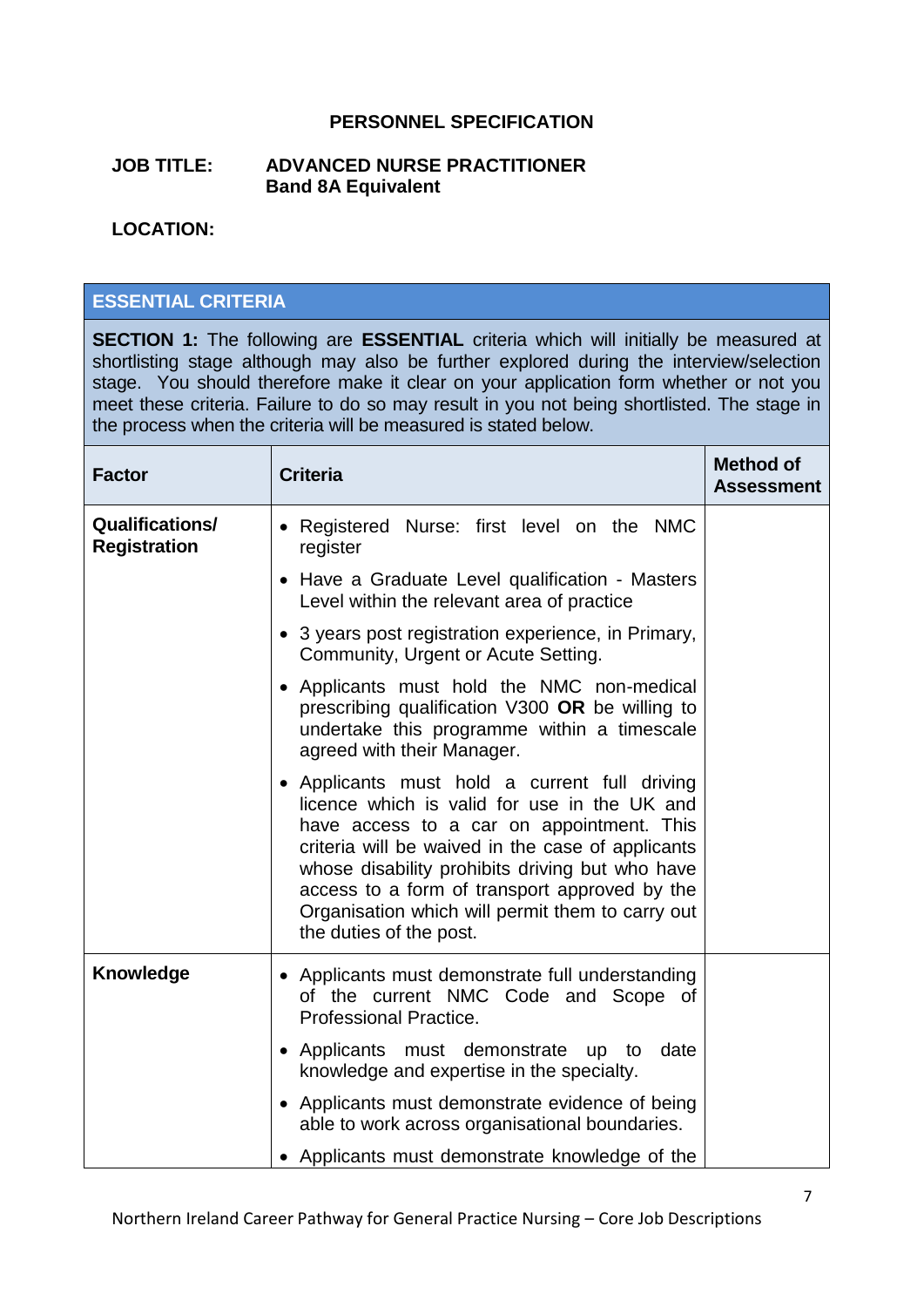|                           | Clinical Governance agenda in the Specialty.                                                                       |
|---------------------------|--------------------------------------------------------------------------------------------------------------------|
| <b>Skills / Abilities</b> | evidence<br>• Applicants must demonstrate<br>0f<br>Clinical Leadership skills.                                     |
|                           | • Applicants must demonstrate evidence<br>0f<br>continuing professional development.                               |
|                           | • Applicants must have previous experience of<br>formal/informal teaching of patients and staff.                   |
|                           | • Applicants must demonstrate a clear vision of<br>the role and service.                                           |
|                           | • Applicants must demonstrate the ability to<br>initiate, sustain and evaluate change.                             |
|                           | • Applicants must demonstrate the ability to make<br>key decisions independently.                                  |
|                           | • Applicants must demonstrate written and verbal<br>communication skills to meet the needs of the<br>post in full. |
|                           | • Applicants must have basic level of IT skills to<br>meet the needs of the role.                                  |
|                           | • Applicants must have experience of applying<br>research evidence to clinical practice.                           |
| <b>Other</b>              | The Applicant must demonstrate:                                                                                    |
|                           | • Understanding of relevant national strategies/<br>policies and how these relate to the service                   |
|                           | Commitment to maintain own fitness for practice<br>through maintaining a personal Revalidation<br>portfolio.       |
|                           | • Understanding of appropriate health and safety<br>legislation.                                                   |
|                           | Understanding of equal opportunities.                                                                              |
| <b>Personal Qualities</b> | The Applicant must demonstrate:                                                                                    |
|                           | • Ability to work flexibly to meet the needs of<br>the service in conjunction with other members<br>of the team.   |